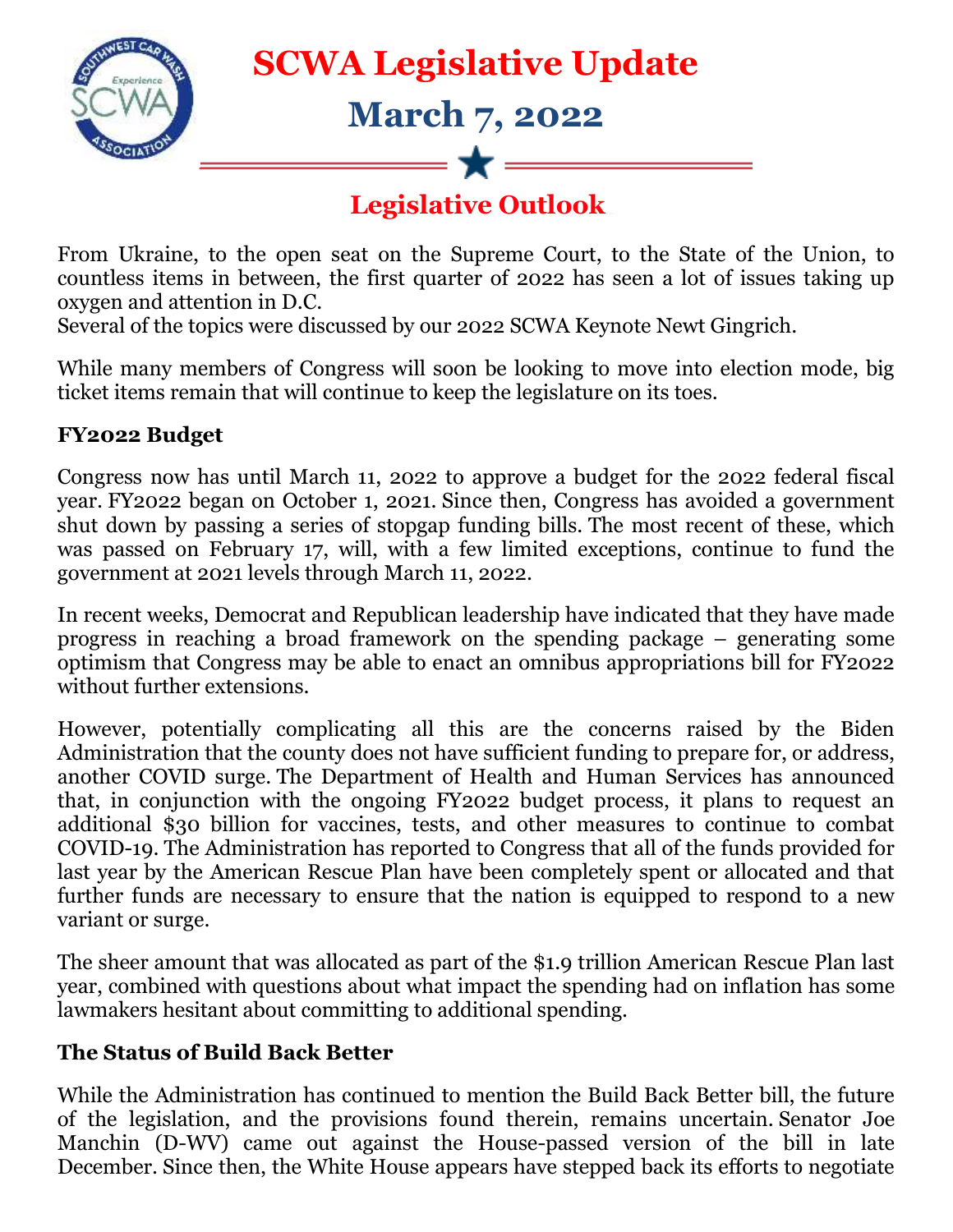a full-scale package that could pass the Senate. In the State of the Union the President made no mention of "Build Back Better" but did highlight certain core elements of the proposal – a move that was met with public skepticism by Senator Manchin. The Democratic leadership in the Senate has continued to discuss potential legislative options with Senator Manchin and other potentially hesitant members, though Senator Manchin has indicated that he favors a bi-partisan bill and would, at very least, want to see any proposals go through the regular legislative and committee processes.

## **(As Discussed by Jacob Monty During the 2022 SCWA Convention) - ENDING FORCED ARBITRATION OF SEXUAL ASSAULT AND SEXUAL HARASSMENT ACT OF 2021**

In a rare showing of bi-partisanship, on February 10 the Senate passed the Ending Forced Arbitration of Sexual Assault and Sexual Harassment Act of 2021 (H.R. 4445). The legislation was introduced in the Senate by Senators Lindsey Graham (R-SC) and Kirsten Gillibrand (D-NY) and in the House by Representatives Morgan Griffith (R-VA) and Cheri Bustos (D-IL). The bill passed the House on February 7 and the President is expected to sign it into law.

When enacted, the legislation will amend the Federal Arbitration Act to prohibit the enforcement of any agreement that would require a worker to submit a claim of workplace sexual harassment or assault to arbitration. While a worker can still choose to pursue a claim through arbitration, this new law will prevent agreements under which employees are asked to prospectively waive their right to pursue a claim of sexual harassment or assault through in the courts.

What remains to be seen here is how courts will interpret and apply the law. In particular, the legislation prohibits the enforcement of an arbitration agreement "with respect to a case which is filed under Federal, Tribal, or State law and relates to the sexual assault dispute or the sexual harassment dispute." The open question is what will happen with cases that involve both claims of sexual harassment or assault and other claims, such as discrimination or retaliation. A narrow reading of the statute would mean that a case could be split with the non-sexual harassment or assault portions being sent to arbitration while the sexual harassment or assault allegations remain in litigation. On the other hand, a broad reading of the statute would mean that, as long as a case included a claim of sexual harassment or assault, no part of the case could be compelled to arbitration under an otherwise enforceable arbitration provision. The legislative history and comments made by the bill's sponsors suggest that Congress intended the former narrower approach. However, the Supreme Court has expressly held that legislative history shouldn't be used in evaluating the Federal Arbitration Act, meaning that courts interpreting the law may find themselves restricted in what they can look to to interpret the meaning of the new law.

The big take-away here is that any business that has historically used arbitration agreements or clauses with its workers should carve out claims of sexual harassment or assault from its mandatory arbitration provisions and should consider the potential implications of having a case split between arbitration and the courts.